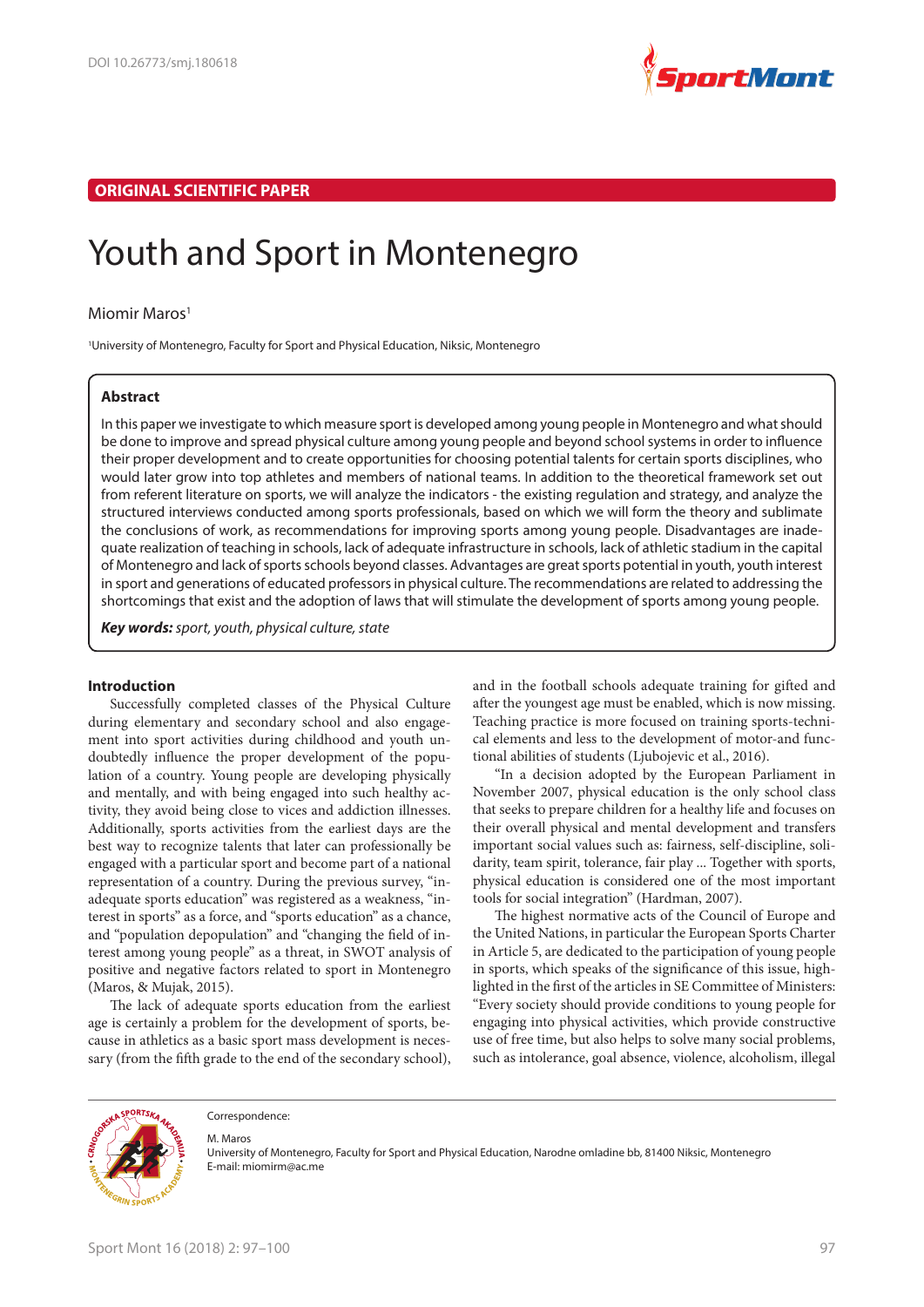drug use, etc." (Djurdjevic, 2007). It is also noted that adequate attention is not paid to the physical activity of young people, that in order to improve the current state the private-public partnership must be developed, and that public authorities should implement a policy that will develop positive attitudes towards lifelong engagement in sport and physical activity.

The National Sports Development Program of Montenegro states that there are school sports societies in six sports (athletics, handball, basketball, volleyball, small football and chess) and that at competitions organized by the Union of School Sports Associations of Montenegro, participate over 30,000 pupils - athletes from elementary schools. The problem is that in high schools, for many years now, the system of school sports competitions is not functional. The quality movement in this segment of sports was stimulated by the work of the Student Sports Union of Montenegro, through which the overall policy of student sports development is conducted, for over 3,000 students, and students are included in the system of competitions organized by the World Student Sport Association.

Improving sports in youth assumes insufficiently concrete measures, which we notice by reading the National Program, because planned activities are seminars for teachers and contest organizers, establishing a network of participants and a creative approach ... The only concrete measure would be under item 3: "linking physical education and extra-sporting activities through cooperation of schools with sports associations and clubs, in order to create opportunities for prospective students – athletes to achieve top-notch sports achievements" (National program of sports development in Montenegro).

In addition to the fact that insufficient physical activity in youth damages development and contributes to poor socialization and lack of recognition of sports talents, it certainly affects the increase in obesity among children, which is often the case in the world, and especially in Britain. "Compared to other European countries, an increase in the number of obese people in England is high and practically reflects the situation in the United States where, technically, 30% of the adult population is obese (Crossley, 2004). It is claimed that a dramatic increase in obesity in England occurred, among other things, because in the last generation physical activity decreased by 70 percent (Parkinson, 1966)" (Skembler, 2007).

It is similar in Montenegro where extensive research is carried out, as a part of an international project, among the elementary school population, in the realization of the Faculty for Sport and Physical Education and the Institute for Public Health. However, earlier studies among high school students are worrying, according to the data from the Action Plan for Food consumption and safety of Montenegro (2010-2014), 21% of children and adolescents aged 7 to 19 years had an excessive weight, or are obese, and three quarters are with healthy weight. The fact that more than 20 percent of schoolage children have an increased body mass or belong to the category of obese should have to worry everyone, parents, schools, health workers, the whole society.

"Finally, efforts in population-based prevention of overweight and obesity in children and adolescents should be matched with enhancing access to health-care interventions for weight management and for reducing the adverse effects of obesity, including intensive behavioural therapy to change diet and exercise; screening for and management of hyper-

Theoreticians primarily expect from the state to play a patronizing role in the development of sports among young people, either in providing funding, in norming, or in encouraging physical and sports activities: "State involvement through these activities creates, at the very least, waves of influence through all aspects of sport: from sports development and amateur sport to professional sports and international competitions, from sports in school to many sports-related jobs, from improving national health (and by that additional savings) to improving the infrastructure, national pride and world recognition. The complexity of these interactions makes the role of the state - whatever it is - so important. Because of this importance, one of the vital aspects of business and sports management is understanding and influencing that role" (Beech, & Chadwick, 2010)

The establishment of the Ministry of Sport (formerly the Directorate for Youth and Sports) promoted the youth's sports activity in and outside of schools, and one of the steps in that direction is the introduction of free medical examinations, which makes easier for young people who already have significant expenses to pay membership in clubs to stay engaged in sports. "We have the idea to create a diagnostic center that would deal with the examination of all of our athletes" (N. Janovic, personal communication).

### **Methods**

For the purposes of this paper, we conducted interviews with relevant sports workers who have scanned the current situation in the field of youth sports in Montenegro, each from their own perspective, and then gave opinions and recommendations what should be done in order to improve, to better develop sports among young people. Interviewed are: Milorad Vuletic, President of the Athletic Association of Montenegro, Branko Krivokapic, sports journalist of TV Vijesti, Milovan Ljubojevic, professor at the Faculty for Sport and Physical Education and Pavle Malovic, president of the Student Council of the Faculty for Sport and Physical Education in Niksic. The responses were analyzed by double open coding by selecting significant and removing insufficiently significant codes, i.e. characteristics for this topic, and then individually and together analyzed. This led to the formation of a kind of theory about sport among young people in Montenegro, which objectively presented the current state and made recommendations for its improvement.

### **Results**

Interviewed as problems in the development of sports in young people stated inadequate realization of physical education teaching in elementary and secondary schools, lack of adequate infrastructure in schools, lack of athletic stadium and track in the capital of Montenegro. In addition to these problems, it is considered that there are disadvantages in the adequate engagement into sports outside the school system. What is considered to be an advantage is the great sporting potential in youth and generations of educated professors of physical culture who come from the faculty. As a positive aspect, it is necessary to emphasize that more and more young people sees sports as their main activity outside school.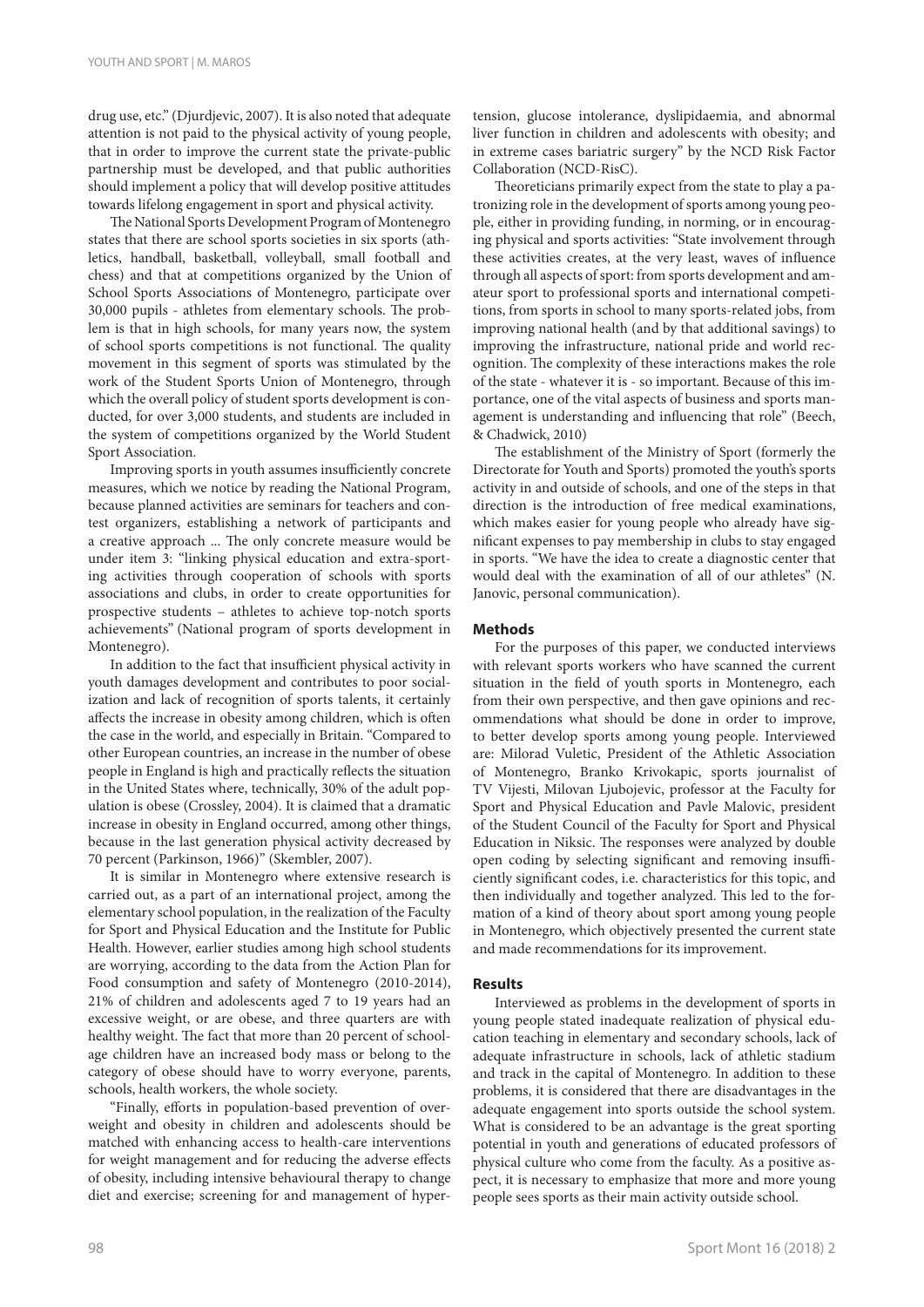| <b>Disadvantages</b>                                  | <b>Advantages</b>                                      |
|-------------------------------------------------------|--------------------------------------------------------|
| Inadequate realization of teaching in schools         | Great sports potential in youth                        |
| Lack of adequate infrastructure in schools            | Youth interest in sport                                |
| Lack of athletic stadium in the capital of Montenegro | Generations of educated professors in physical culture |
| Lack of sports schools beyond classes                 |                                                        |

#### **Discussion**

Generations of young people go through elementary and secondary school without adequate physical education. This is generally considered to be a lighter subject, one which does not require much effort and knowledge, thus grades in these subjects are often given for better overall success. The place where the classes are held is often inadequate, the gyms roofs are leaking, and the dressing rooms are unregulated. Teachers of physical culture either can not face with such a state or contribute to it by ignoring it.

We are witnesses that physical education in elementary and secondary schools is not basic, but the subject of secondary significance: teaching is mostly performed in an uncomfortable space, absences are easily passed, grades are copied and "given away", the form is more important than the essence" (Branko Krivokapic).

We definitely can't talk about some kind of high-quality physical education, and it's permanent in the last 20 years, which is not good (Milorad Vuletic).

In schools, physical education is limited by the number of hours, space capacities and equipment (Milovan Ljubojevic).

Sports among young people, within the framework of physical culture in schools, suffers from extremely high, I can say freely, lack of seriousness and engagement of young people (Pavle Malovic).

Interviewed persons also state specific problems. The teaching of physical education is carried out for several departments together in a gym that is not sufficient for one department, and in such conditions the foreseen movement and activity can't be realized. The problem is the lack of equipment, and the number of hours of physical education in elementary school as an elective subject is also reduced.

As a solution to overcome this problem priority is given to providing conditions for adequate physical education, which is under jurisdiction of the Ministry of Education and Sports Ministry, thus each school would have a functional gym. Right behind it is continual professional development of teachers of physical education, and third - a constant work in promoting awareness among young people that physical education and sports, is not seen as a school subject, but as a healthy habit. "Here is even the least important if and in what percentage they will become top athletes - it is important first of all to learn to walk properly; that care of their own body becomes a cultural code. Another item stands out - affirmation and media popularization of school sports competitions"(Branko Krivokapic).

Encouragement, in this sense, comes from a student of the final year of physical education who believes that we should trust in the young generations of professor of the course "Thanks to the more and more quality generations coming out from our University departments, there is hope that the quality of work and dedication coming from such persons will attract the attention of youth in a subtle and interesting way, thus affecting the stated syndrome" (Pavle Malovic).

One of the biggest problems in the development of sports among young people is the lack of an athletic stadium and the track in the capital of Montenegro, said Milorad Vuletic, president of the Athletic Association of Montenegro, who states that this did not happen even after half a century of efforts, and that without mass presence there is no quality. The construction of such a stadium would mark an threshold in the development of the Montenegrin sport, and it could be built in real terms if capital would provide the land with the necessary infrastructure and become the owner of the stadium later. The Athletic Association would contribute by equipping the stadium with a rubber backing tartan track through the World Athletics Federation, and the state could round up a financial construction with a public-private partnership, as is the case in the region. "This means, above all, seriously planned investment in available sports facilities in the part of renovation and reconstruction in order to get an architectural comfortable areas, as well as increasing the capacity of indoor and outdoor areas for sport" (Popovic et al., 2016).

Sport outside the school has some problems, the interviewees stated. There are many sports clubs, schools and organizations, but because of the market competition, quality is neglected for the sake of quantity. This can mean a certain kind of recreation for children provided by their parents, but this is not a way of working with talents, who need more attention and the work with professional teams.

I think that the number of professional services in the clubs should increase (health service, kinesiological monitoring service, psychologist, etc.). The Sports Act must define the areas of education for people working in sports, mostly in professional services. A person who manages the development process of one's organism can't be without formal education in the field related human organism (Milovan Ljubojevic).

Another item stands out - affirmation and media popularization of school sports competitions. Example: the women's soccer team of Montenegro is practically formed on the basis of representation of primary and secondary schools.

It is necessary to develop a national, networked information system that would record every qualitative sporting step forward of children at equal level from any part of Montenegro. They should be encouraged to compete with their peers from Europe, and scholarships should also be provided by the state, in addition to the Montenegrin Olympic Committee and the national federations (Branko Krivokapic).

The interviewees confirm the authors' thesis that the efforts of the newly founded Ministry of Sports are going in the right direction, because in cooperation with the Ministry of Education it improves the sports environment for young people, so that physical education becomes factually obligatory subject, and not optional, and the fund of classes is increased, which requires new education of teaching staff, especially professor of physical education. Pedagogues should be directed